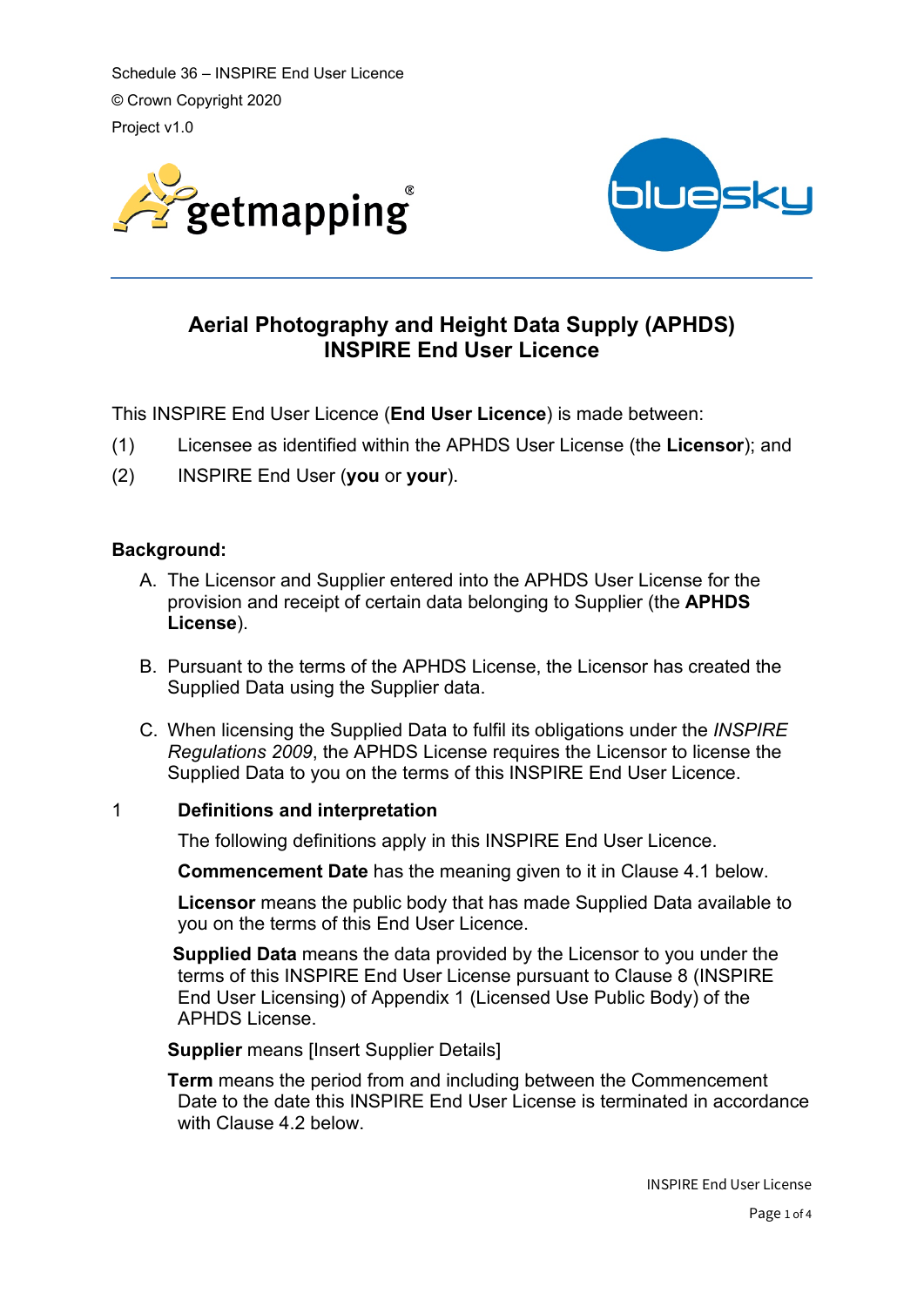- 1.1 In this INSPRE End User Licence, unless the context otherwise requires:
	- 1.1.1 words in the singular include the plural and vice versa;
	- 1.1.2 references to: a) a Clause are to a Clause of this INSPIRE End User Licence; b) a party are to a party to this INSPIRE End User Licence; and c) a statute or statutory provision include any amendment, extension or re-enactment of such statute or provision;
	- 1.1.3 any words following the terms including, include, in particular, for example or any similar expression shall be construed as illustrative and shall not limit the sense of the words, description, definition, phrase or term preceding those terms.

#### 2 **Licence**

- 2.1 In consideration of the mutual promises described in this End User License and the payment of £1 by you to the Licensor (receipt of which is hereby acknowleged) the Licensor hereby grants you a non-exclusive, nontransferable licence during the Term to use Suppled Data for personal, noncommercial use only (for the avoidance of doubt, this excludes use by you internally within your business.)
- 2.2 You shall not use the Supplied Data for any other purpose other than as expressly set out in Clause 2.1 above.

### 3 **Your Obligations**

- 3.1 You shall not alter or remove any of the Supplier's copyright / database right notices, and any licence numbers which are shown on the Supplied Data.
- 3.2 You shall not sub-license, distribute, sell or otherwise make available any part of the Supplied Data to third parties, save where expressly permitted in writing by the Licensor and the Supplier.

#### 4 **Commencement, Duration and Termination**

- 4.1 This INSPIRE End User Licence will come into force by one of the following methods, as applicable:
- 4.1.1 on click acceptance by you; or
- 4.1.2 where not click accepted, this INSPIRE End User Licence will be deemed to have been accepted by you upon accessing or using the Supplied Data such date as when either of the above occurs being the **Commencement Date**.
- 4.2 From the Commencement Date this End User Licence shall continue unless and until terminated: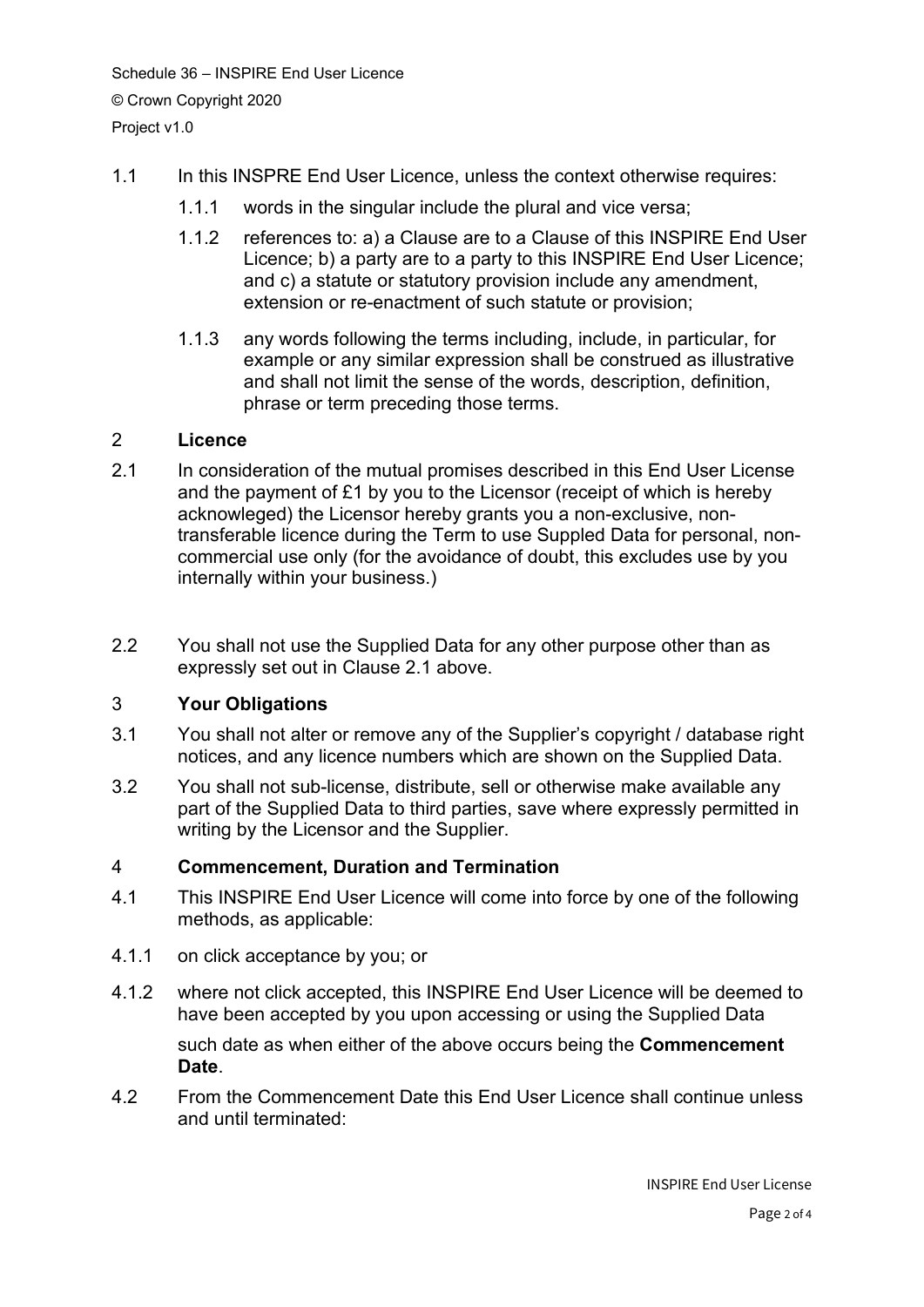Schedule 36 – INSPIRE End User Licence © Crown Copyright 2020 Project v1.0

- 4.2.1 by the Licensor or the Supplier, with immediate effect, where you are in breach of any of the terms of this End User Licence; or
- 4.2.2 by the Licensor or the Supplier, with immediate effect, in accordance with the terms of the APHDS License.

# **5 Liability**

- 5.1 The Supplied Data is licensed 'as is' and the Licensor and the Supplier exclude all representations, warranties, obligations and liabilities in relation to the Supplied Data to the maximum extent permitted by law.
- 5.2 Neither the Licensor nor the Supplier shall be liable for any errors or omissions in the Supplied Data and, subject to Clause 5.3, shall not be liable for any loss, injury or damage of any kind caused by its use.
- 5.3 Nothing in this Licence shall exclude or limit liability of a party for death or personal injury resulting from the negligence of that party or its servants, agents or employees or for fraudulent misrepresentation.

# **6 Confidentiality**

- 6.1 The parties acknowledge and agree that:
- 6.1.1 the Supplied Data;
- 6.1.2 any information that is marked or identified as confidential, or that would reasonably be considered to be confidential in nature, that relates to the affairs of a party,

and together, **Confidential Information** is the confidential information of both the Licensor and the Supplier.

- 6.2 with regards to the Confidential Information, you shall:
- 6.2.1 keep the Confidential Information secure, and not disclose it to any third party without the express prior written consent of both the Licensor and the Supplier; and
- 6.2.2 notify the Licensor without delay of any unauthorised use, copying or disclosure of the other's Confidential Information of which it becomes aware and provide all reasonable assistance to the other to stop such unauthorised use, copying and/or disclosure.

# 7 **Contracts (Rights of Third Parties) Act 1999**

7.1 The Supplier shall be entitled to the benefit of the terms of this End User Licence and the rights to enforce such terms under the *Contracts (Rights of Third Parties) Act 1999*.